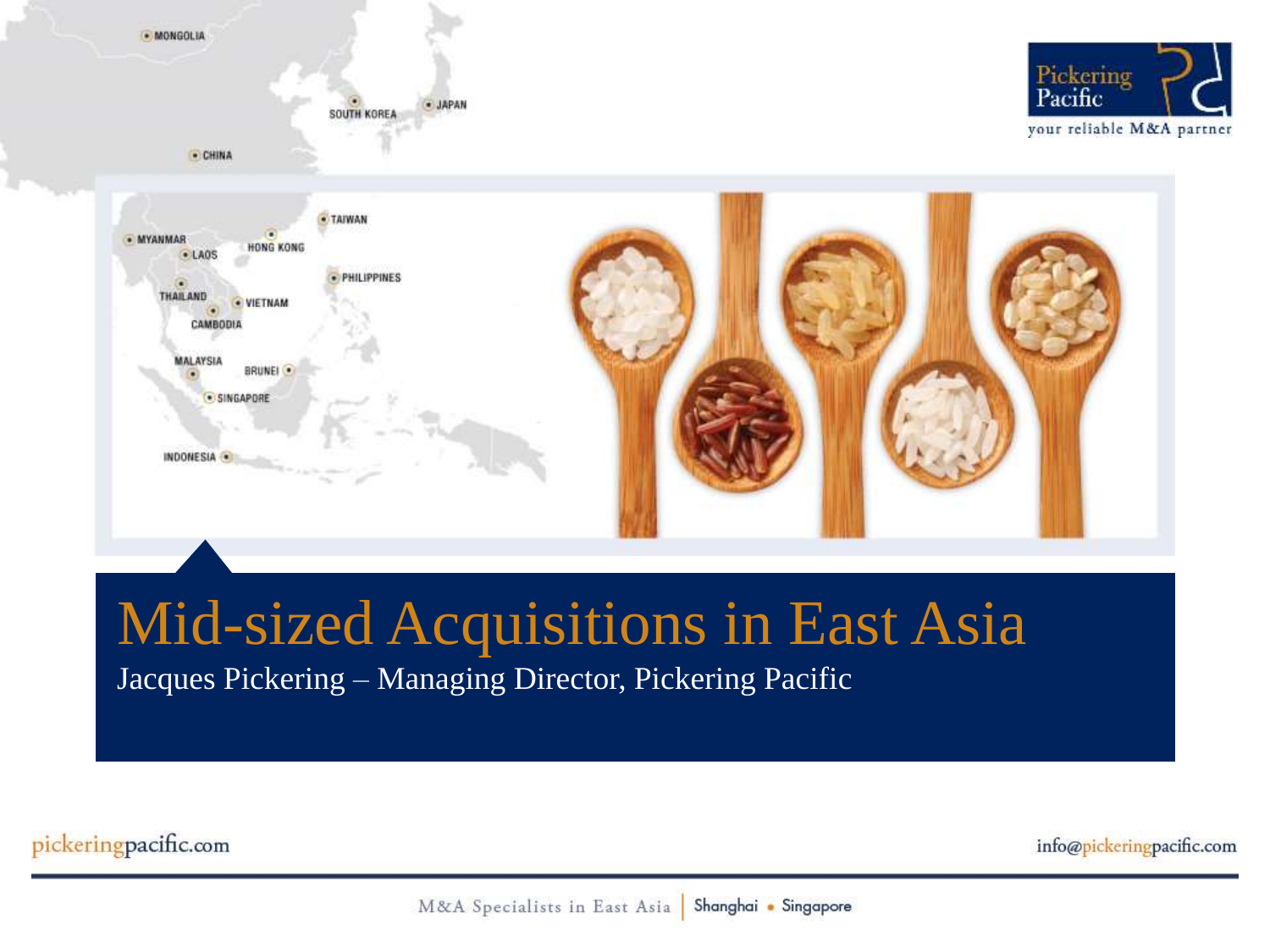#### Mid-sized acquisitions will represent a large part of total M&A deals in East Asia in the coming years



"**Mid-sized**" = EV between 10m to 100m (USD) "**Acquisitions**" = Buy-side focus

Our "**East Asia**": Southeast Asia (ASEAN) and Greater China



**China**: many first generation businesses created after China's opening are reaching their first "succession" stage. The majority are mid-sized.

**Southeast Asia**: lack of regional integration means that many market leaders in specific niches are mid-sized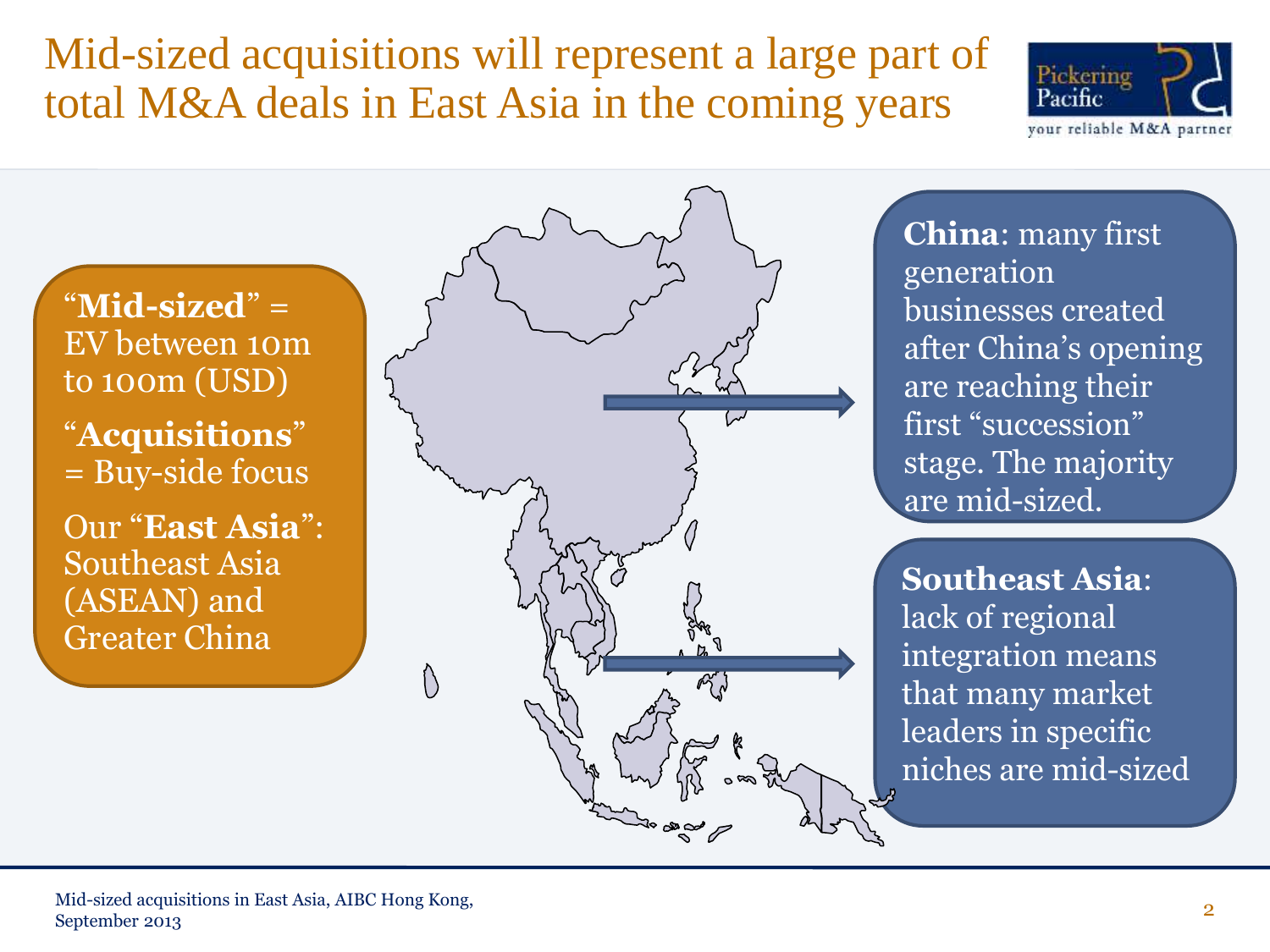Many mid-sized Chinese companies are facing their first succession stage and are ready targets



- Created in the late 80's or early 90's by entrepreneurs then in their early thirties => founders are now around **55 years old**
- **Privately-owned**, or listed with a majority shareholding still held by the founder(s)
- **Slowing growth**: "future value" does not appear anymore "certain" to be so much above " current value"
- Usually one principal owner with one child (sometimes two)
	- **Child unwilling to take over** (e.g., living aboard, unwillingly to take over owner's tough work, unwillingly to live outside the big cities, etc.)
- Often owner faces **health issues** (age and business lifestyle)



#### **A sale to solve the succession issue is a likely outcome**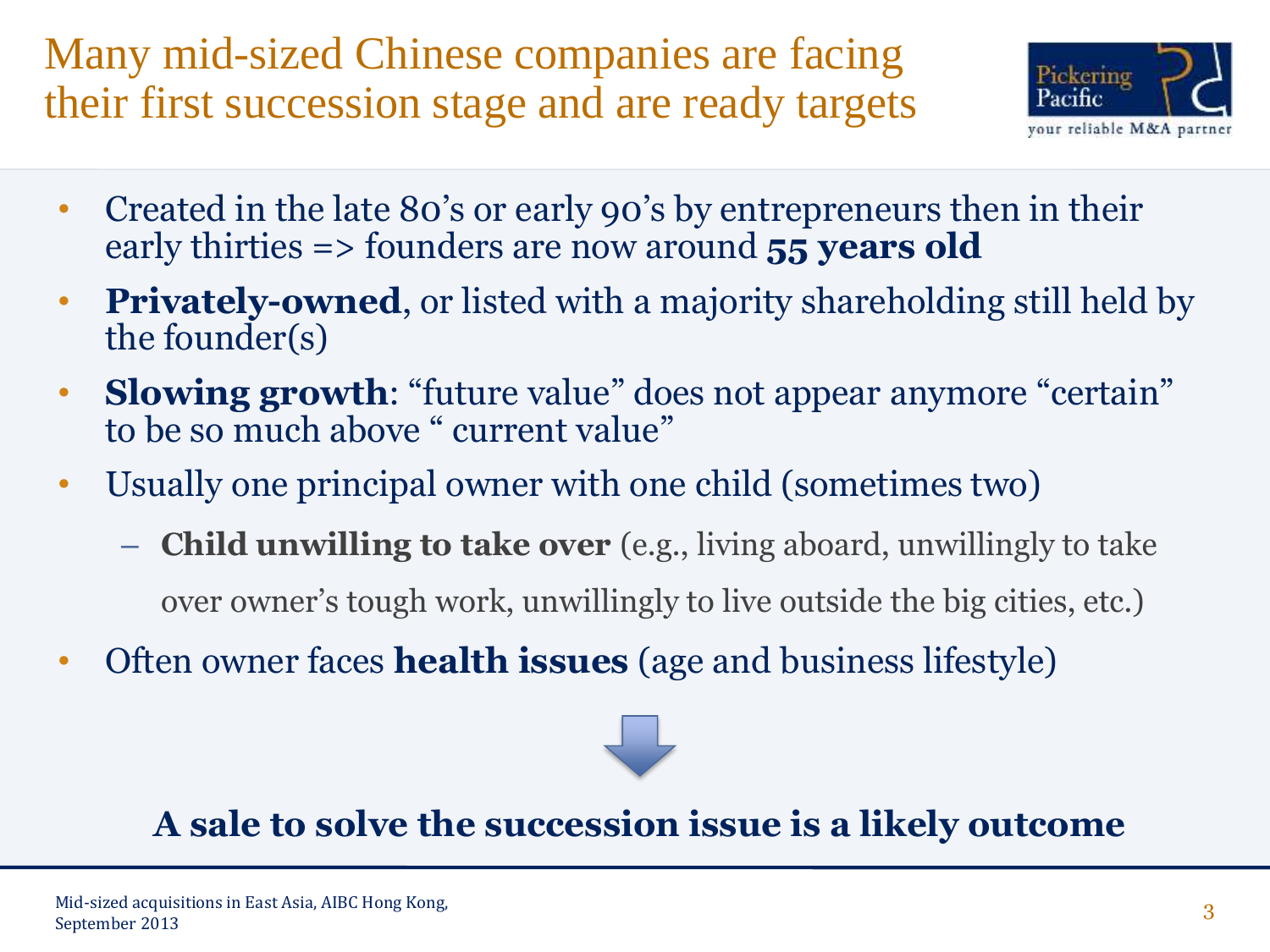Southeast Asia is home to many mid-sized companies that can be acquired



- Southeast Asia, despite the efforts of ASEAN, is not a well integrated market - many of the sectorial markets are dominated by **national players**
- Top players in Southeast Asia therefore tend to be **mid-sized**
- They tend to be privately-held or listed with majority **family ownership** (most likely 2<sup>nd</sup>, 3<sup>rd</sup> or even 4<sup>th</sup> generation)
- As competition globalizes, such players **need to internationalize** to survive in the medium term but this is **not easy** (lack of resources: financial and people)

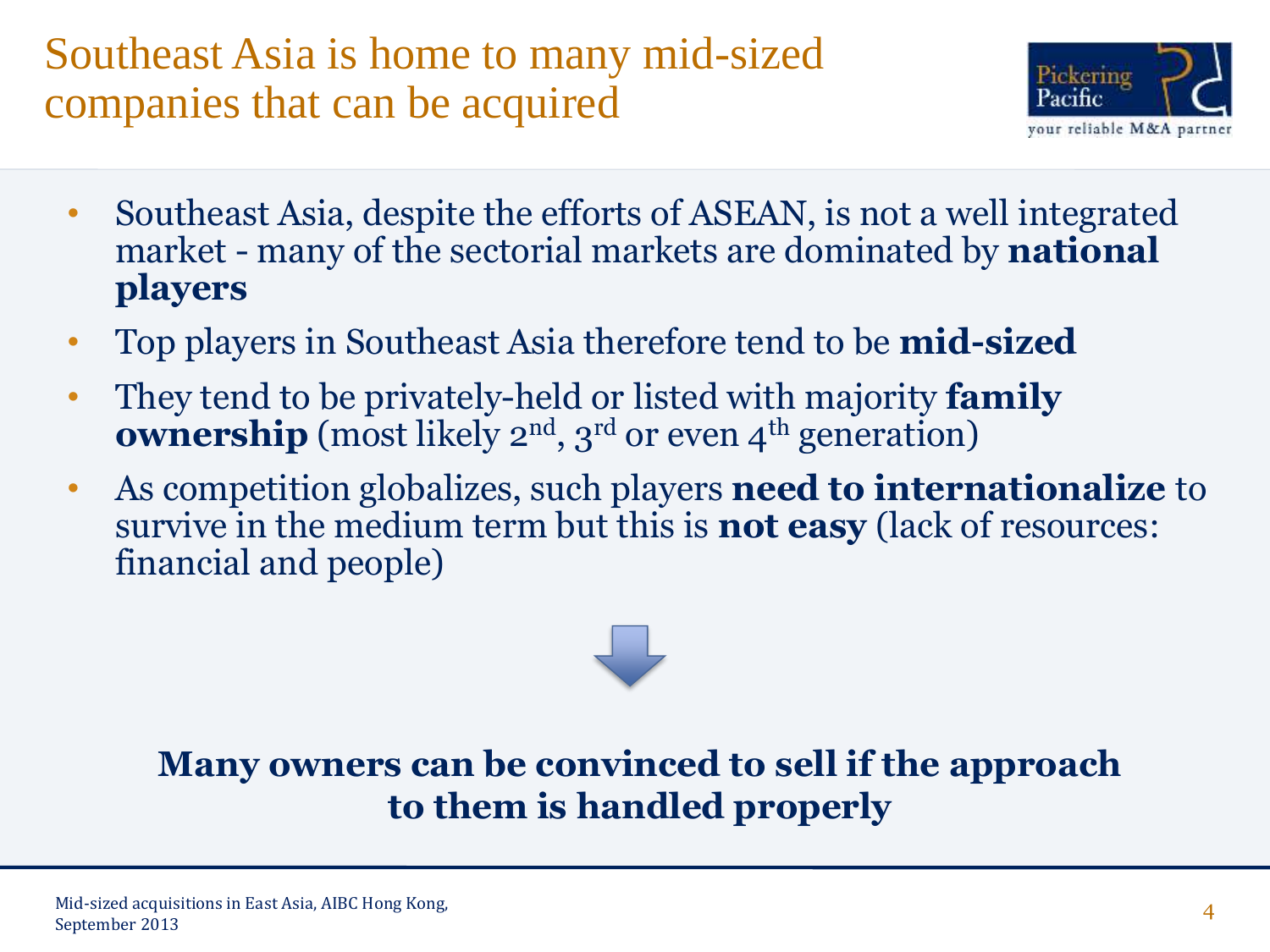### Handling such mid-sized targets presents many challenges



- Owners of mid-sized targets are typically not sophisticated at all in finance or M&A – they **do not understand the M&A process**
- Target **financials are in poor shape**:
	- Lack of "good enough" accounting system
	- Manipulation of results for tax reasons (especially for privatelyheld companies and depending on the country)
	- "Fake sales" in China
- Significant **cultural differences** between multinational acquirers and local targets
- Smaller deal size => **less resources** available to solve these issues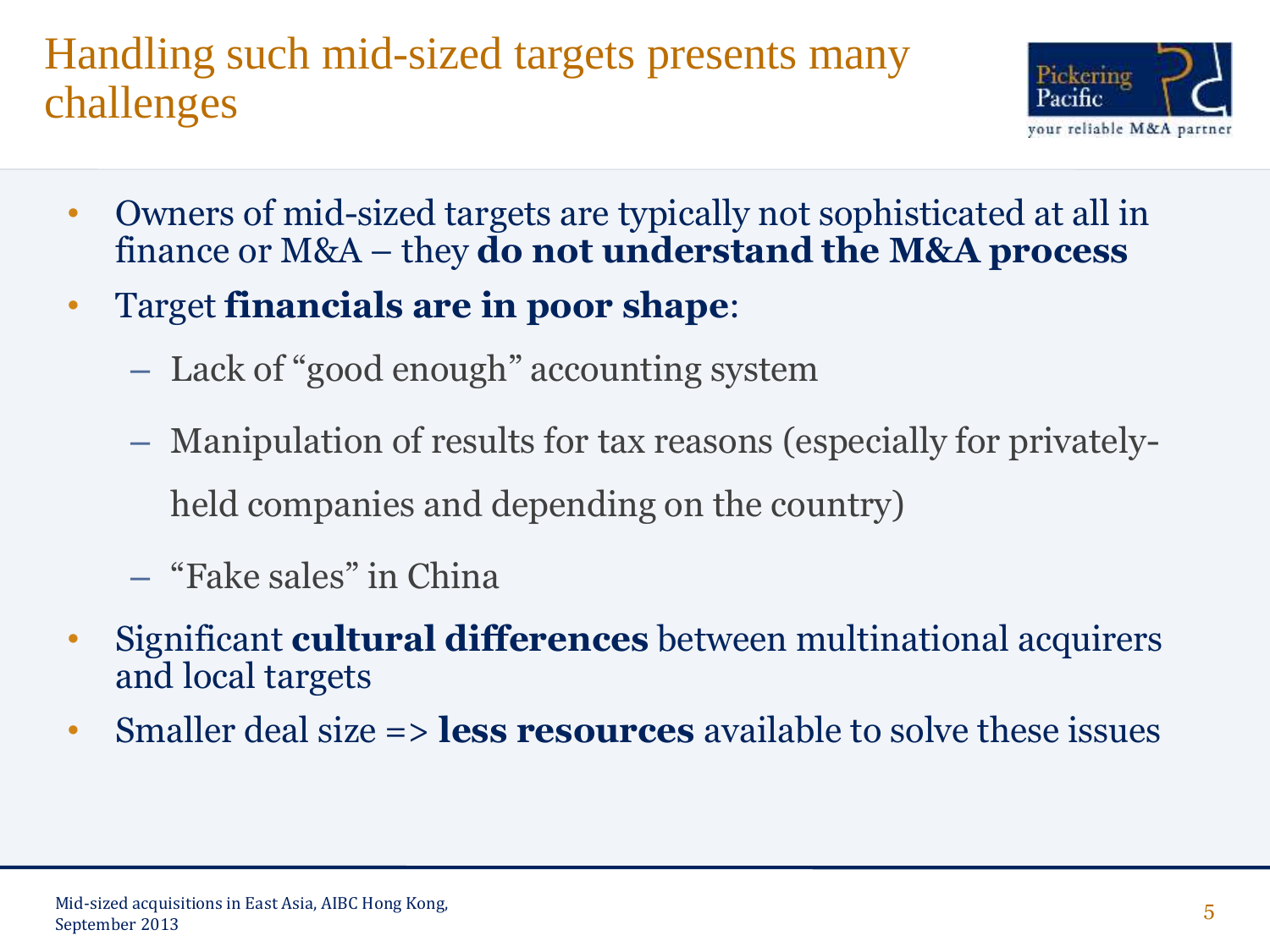#### Listening, understanding and a humble approach are key steps to success



What does the owner want? What will make the owner decide to sell? How to make the owner agree to price, structure and detailed terms?



- **Listen** to what the owner says ... rather than being the banker who already knows everything
- **Understand** what the owner and other stakeholders are looking for … rather than trying fit the situation into a standard M&A template
- **Accept** to work within the owner's reality ... rather than impose without explanation best practices that the owner does not understand

This requires the help of locals who can help surface hidden agendas and decipher coded messages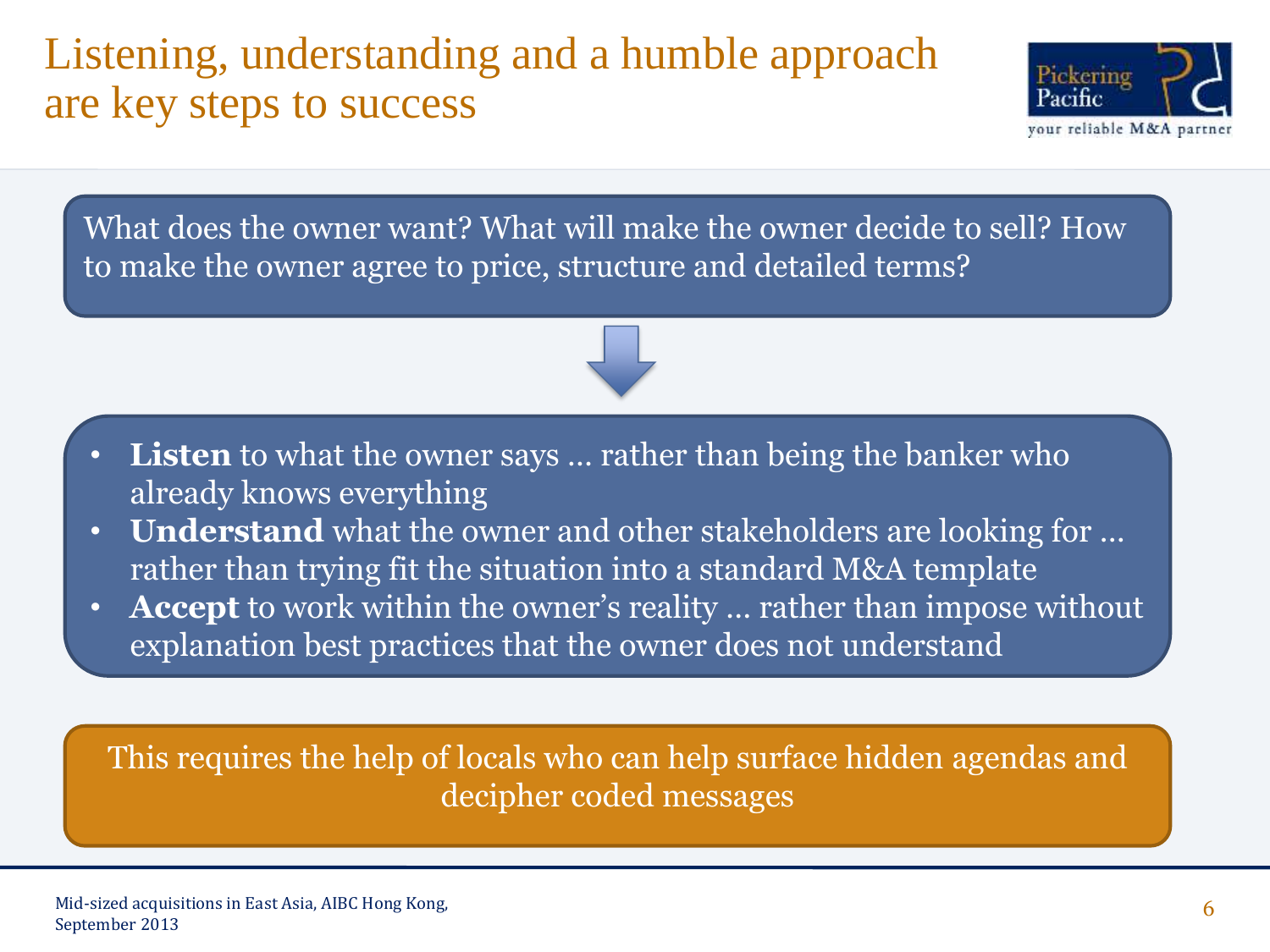At the same time, following a world-class best practice process on the buyer side is crucial



- Mid-sized East Asian targets present **huge potential rewards** for large acquirers in terms of future realized synergies
	- Mid-size "bolt-on" acquisitions have traditionally been more value creating for acquirers than large transformational deals
	- East Asian mid-size targets can benefit from the expertise and reach of the MNC acquirers
- However, these acquisitions also present **significant execution risks** due to the target's past practices and the **foreseeable integration difficulties**
	- Due diligence and mitigation of risks by other means is key (e.g., asset deals or "modified asset deals", owners kept financially interested in the success of the target, etc.)
	- Effective preparation and carrying out of the integration is key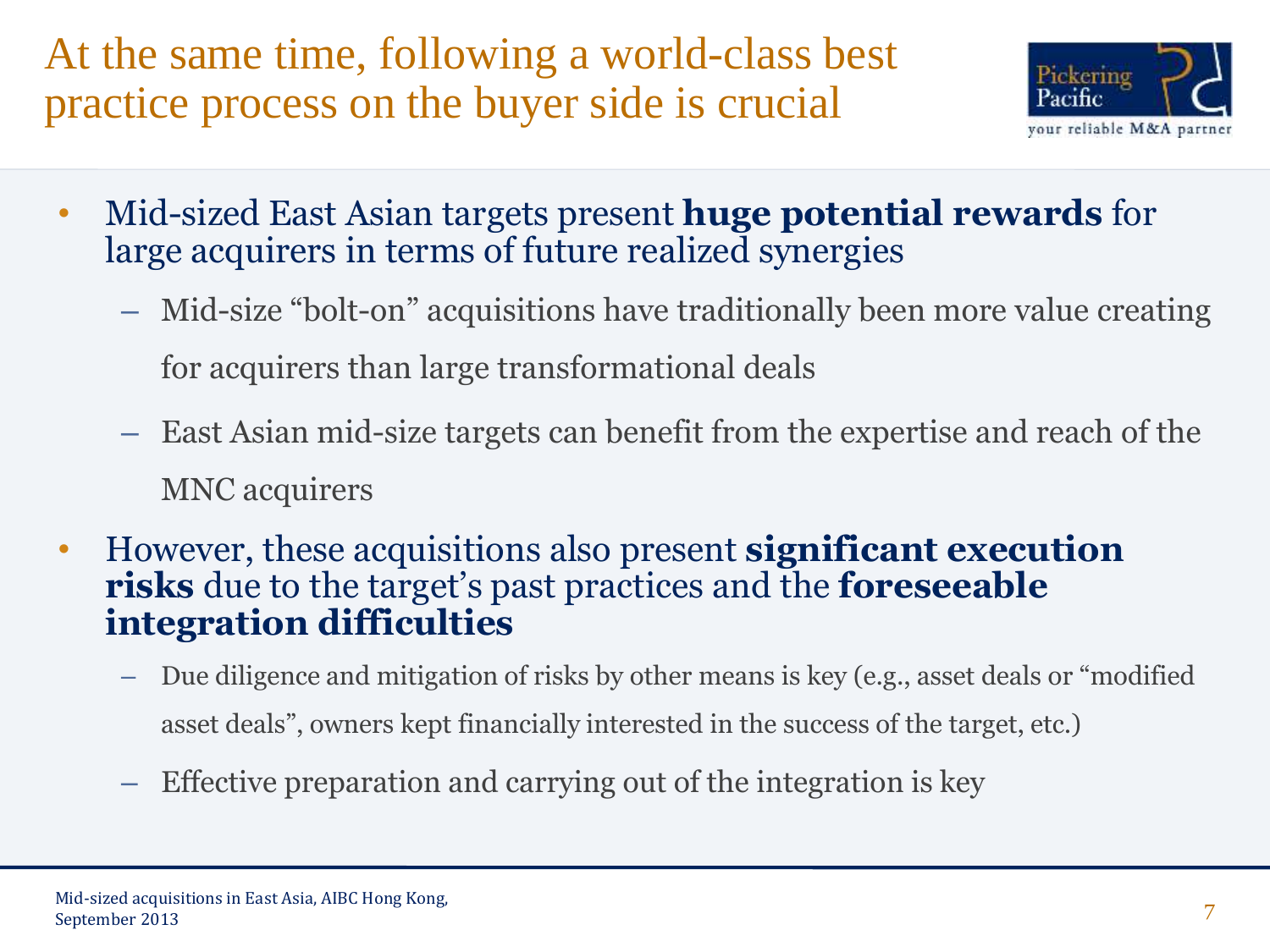## The bankers for these deals must combine local understanding and global knowledge

- **Local understanding** to effectively communicate with owners
- Solid base education giving **problemsolving skills** to tackle complex situations: M&A is about many disciplines applied together to the multi-faceted issues facing the target business and its acquirer
- Ability to **think well under severe pressure** (time or otherwise)
- Excellent **hands-on understanding of M&A best practices** (start in a place where these are known and practiced!)
- **Integrity**, which is necessary to develop long term trusted relationships with clients and partners